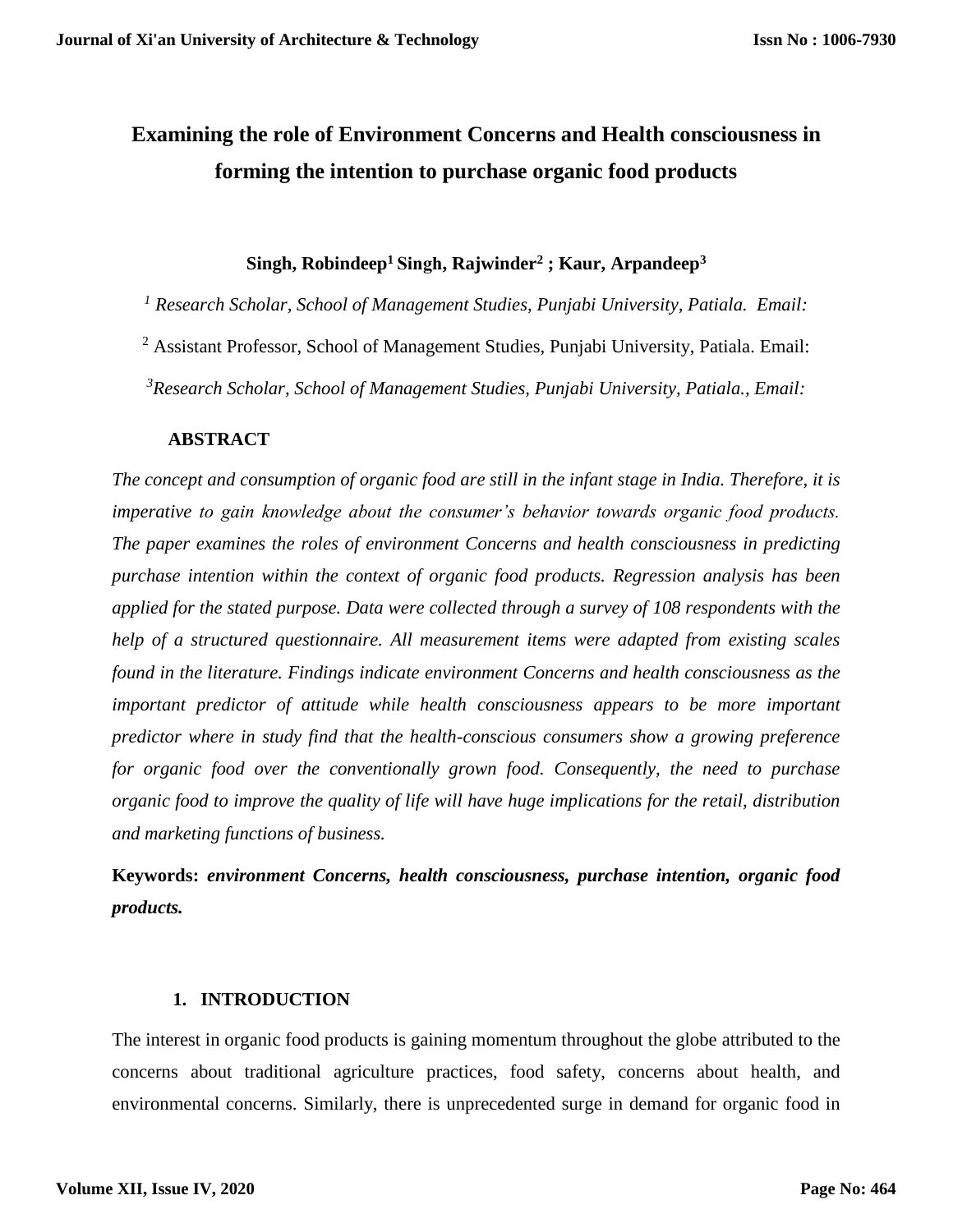India thanks to the rising standard of living and purchasing power of the population and also to the increased penetration of education among masses which further leads to greater consciousness when it comes to food choices.

Over the time, the globe witnessed a paradigm shift in the penetration of education and in the attitude of people towards life. Consequently, there is a remarkable rise in the penchant toward organic food. Marketers, these days are keen to sell the organic food products in the untapped market as the awareness of issues such as environment, naturopathy and green world is mushrooming among masses. Environment friendly products are becoming all the rage among consumers because they are more than ever aware about their health and protection of the environmental concerns. Myriad of factors can be cited responsible for the inclination of consumers towards environment, explained by numerous studies. A variety of factors have contributed to the increasing popularity of organic food products. Some of the causes are that organic food products tastes better than inorganically produced foods, nutrition, environmental concerns, concerns about health and concerns over the use of chemicals and pesticides in traditional farming, the dearth of confidence in factory and concerns over animal welfare (Squires, Juric and Cornwell, 2001). A study by The Nielson Company in 2005 demonstrated that around 60 per cent of Singaporean claimed to buy organic food products and the majority of the people cited personal health as their primary motivation (The Straits Times (Singapore), November 21, 2007). In a bid to push organic food products, it is imperative for marketers to study interrelationships among consumers buying behavior, demographics and psychographic factors. Such information can prove to be beneficial in formulating the marketing strategies. Apparently, marketing strategies should be targeted to consumers who have positive attitudes towards organic food products and mirror an increased willingness to pay higher price for these products. Many studies have been conducted in this regard. Coddington (1993) mentioned that there has been a change in the perspective of the consumers. Consumers are now worried about the effect of environmental deterioration on their health. Their anxiety propelled the marketers to entail environment issue in their decision making. Furthermore, two important attitudes, i.e. confidence in food and health consciousness have emerged as main attractions for the consumers towards organic food. This consciousness towards health is increasing gradually with the increase of age (Von Alvensleben, 1998). Furthermore, consumers are also aware and reckon that organic food is healthier, tastier, has no detrimental effects and is of higher quality than the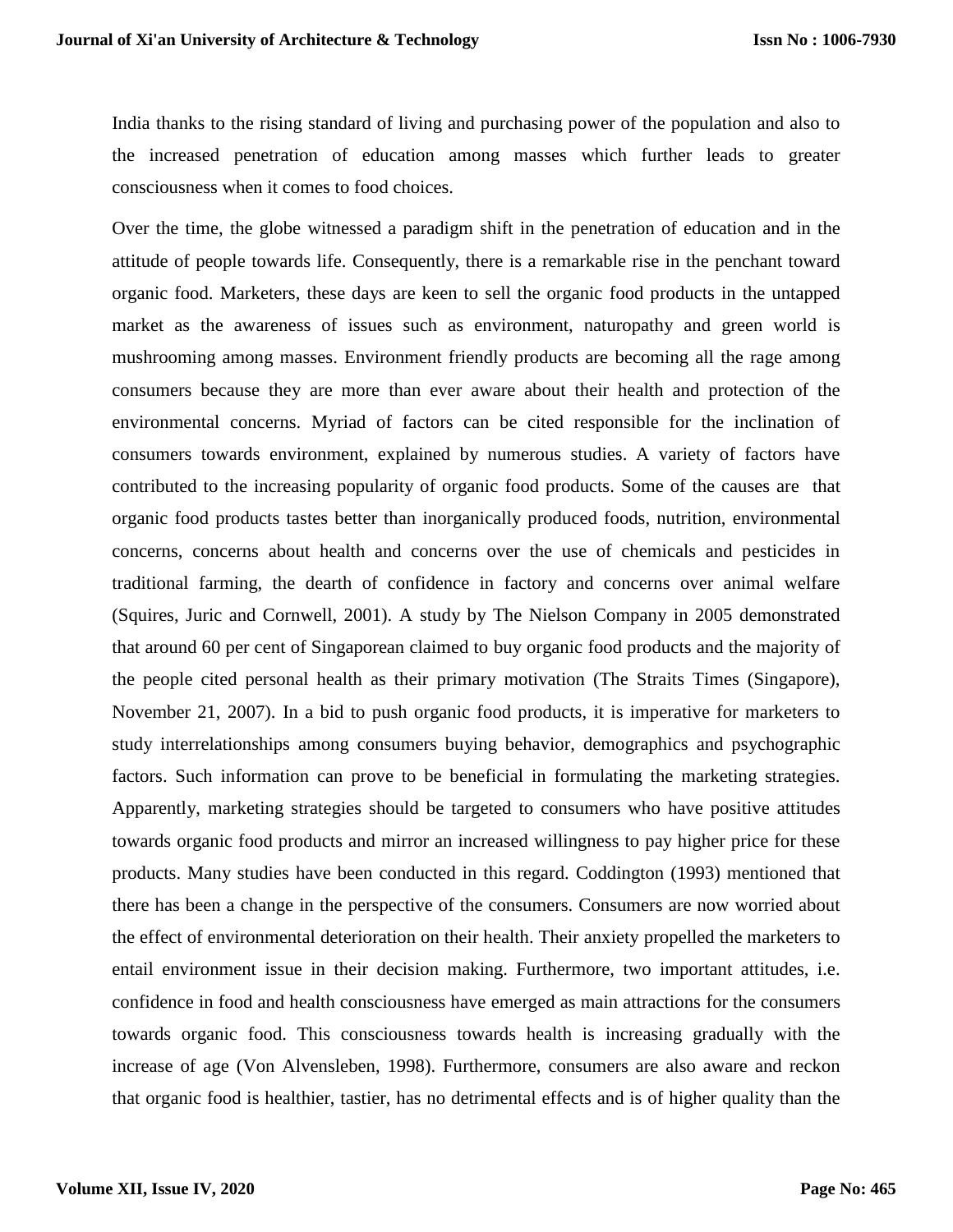conventional food (Dipeolu et al., 2009). Consumers buy organic food mainly because of health benefits (Shepherd et al., 2005). Hence it is imperative for the corporations indulging in organic business to plan effective campaigns as they play crucial role in creating awareness in the consumers' mindset and their willingness to pay more money for green products (Garcı´a-Gallego and Georgantzı´s, 2011). In the wake of all these views, the present study endeavors to gain insights into the role of consumers' values i.e. their inclination towards environmental concerns and health consciousness in determining their purchase intention towards organic food products.

## **2. THEORETICAL BACKGROUND**

The analysis of literature shows that, among psychographic variables, health concerns, food safety, impact on the environment and animal welfare as the primary causes behind motivations of consumers to buy organic food products (e.g. Mintel, 1999; Soil Association, 2000, as cited in Harper and Makatouni, 2000, p.287). This finding is in line with the study by Wier and Calverley (2002) wherein they found that most of the studies indicate towards health benefits as the primary motives for purchasing organic food products, whilst concern for environment are mentioned first. Davies, Titterington, and Cochrane, (1995) revealed that health and environmental concerns are the two crucial motives for purchasing of organic products. The similar finding is also reported by O'Donavan and McCarty (2002) wherein it was found that consumers who purchased or had "intention" to purchase organic meat placed significant level of importance on health compared to those who did not buy or had "no intention" to buy organic meat. The study by Tsakiridou, Boutsouki, Zotos and Mattas (2008) also indicated that the environmental and health concerns are intense motivations for consumers and seem to affect organic food products consumption.

### **2.1. Environmental concern**

Environmental attitudes influence a consumer's buying intentions towards eco friendly products, such as organic products (Alwitt and Pitts, 1996). Environmental concern is often quoted as a intense motivator for purchase (Hutchins and Greenhalgh, 1997). Nevertheless, specifically to Tregear et al. (1994) showed environmental concerns explained only a minimal part of organic purchases. Further, research has demonstrated that the consumers of organic food products are inclined toward natural and environmentally safe production methods and preserving the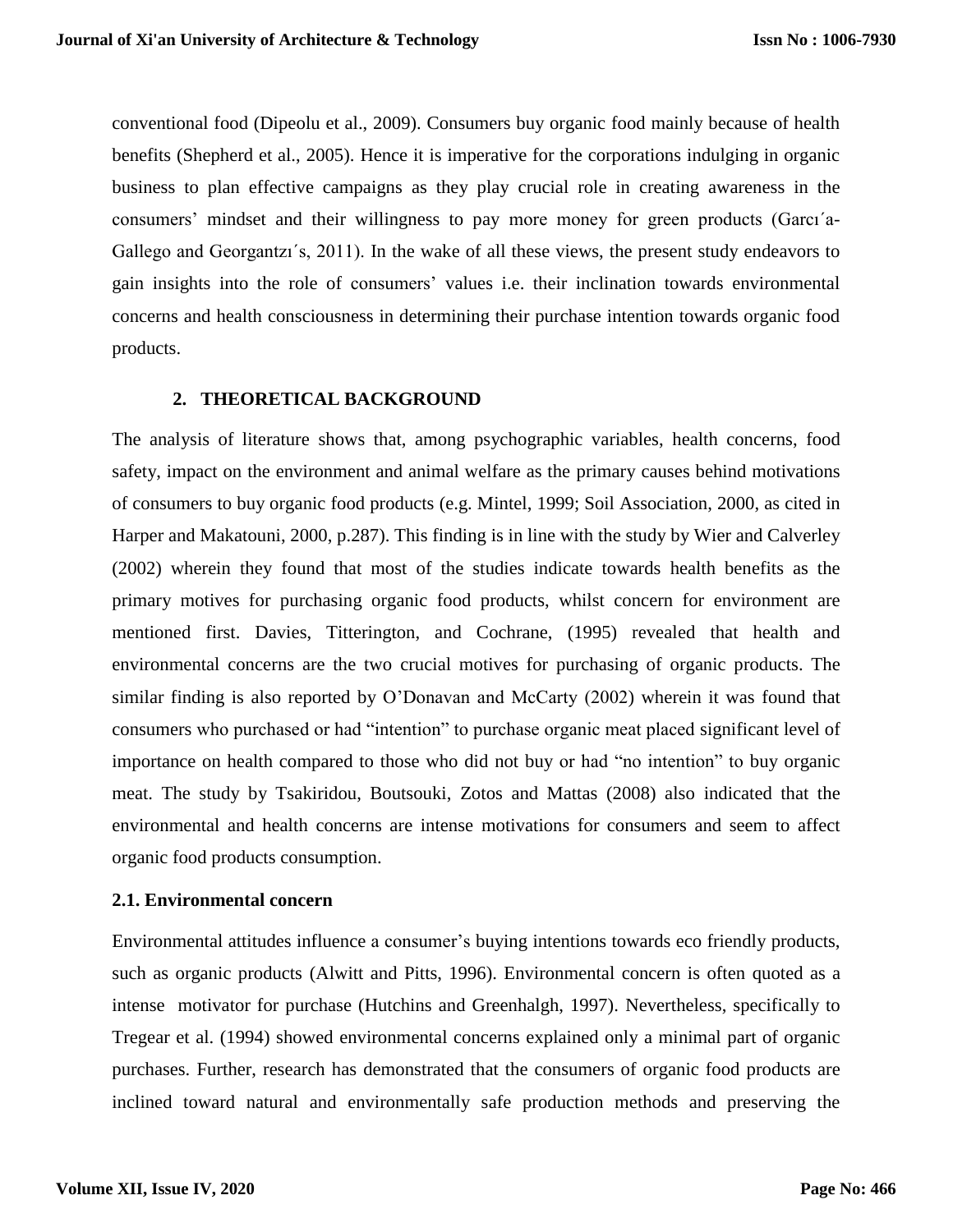environment (Squires et al., 2001). In his study, Huang (1996) showed that the increased consumption of organic produce is positively related to an increased concern for environmental issues in the society. This notion is also supported by Tregear et al. (1994) who revealed that purchasers of organic food products were highly likely to indulge in eco friendly activities like recycling. In addition to this, environmentally consciousness motivates people to make buying decisions that are greener and organic (Peattie, 2001; Schlegelmilch et al., 1996). Environmentally conscious individuals are likely to alter their buying behaviors to enhance the environment (Chase, 1991). Along with the findings that an individual's environmental awareness is seen as a pre-requisite for organic consumption (Dembkowski, 1998; Polonsky and Mintu-Wimsatt, 1995), environmental concern is a vital determinant of consumer behavior towards organic products (Paladino, 2005).

### **2.2. Health consciousness**

Organic products are perceived as healthier than inorganic alternatives (Lea and Worsley, 2005; Magnusson et al., 2001; Radman, 2005). Earlier studies have come up with the findings that individuals perceive organic food of superior quality food (Radman, 2005) and distinguish it as having a higher nutritional value than conventional products (Lea and Worsley, 2005). Myriad of studies have recognized health as the strongest inducement for buying organic products; revealing that the majority consumers buy organic products for the health reasons (Chinnici et al., 2002; Squires et al., 2001; Tregear et al., 1994; Davies et al., 1995; Hutchins and Greenhalgh, 1997; Makatouni, 2002; Padel and Foster, 2005). Padel and Foster (2005) distinguished between the individual and family health and suggested that individual, rather than family health is the strongest inducement for buying organic products. Research concerning the influence of health consciousness on organic purchase intentions has shown mixed bag of responses. Squires et al. (2001) further revealed that consumers who are more conscious about health are highly likely to buy organic products than those who are not much health conscious. Another study revealed that the relationship between health and purchase intention towards organic products was not significant for bread and flour products; nevertheless, the study proposed that various product categories may engender different outcomes (Tarkiainen and Sundqvist, 2005). (Lockie et al., 2004) has found that respondents' health consciousness had no significant effect on their organic purchase, in fact, the study revealed that the health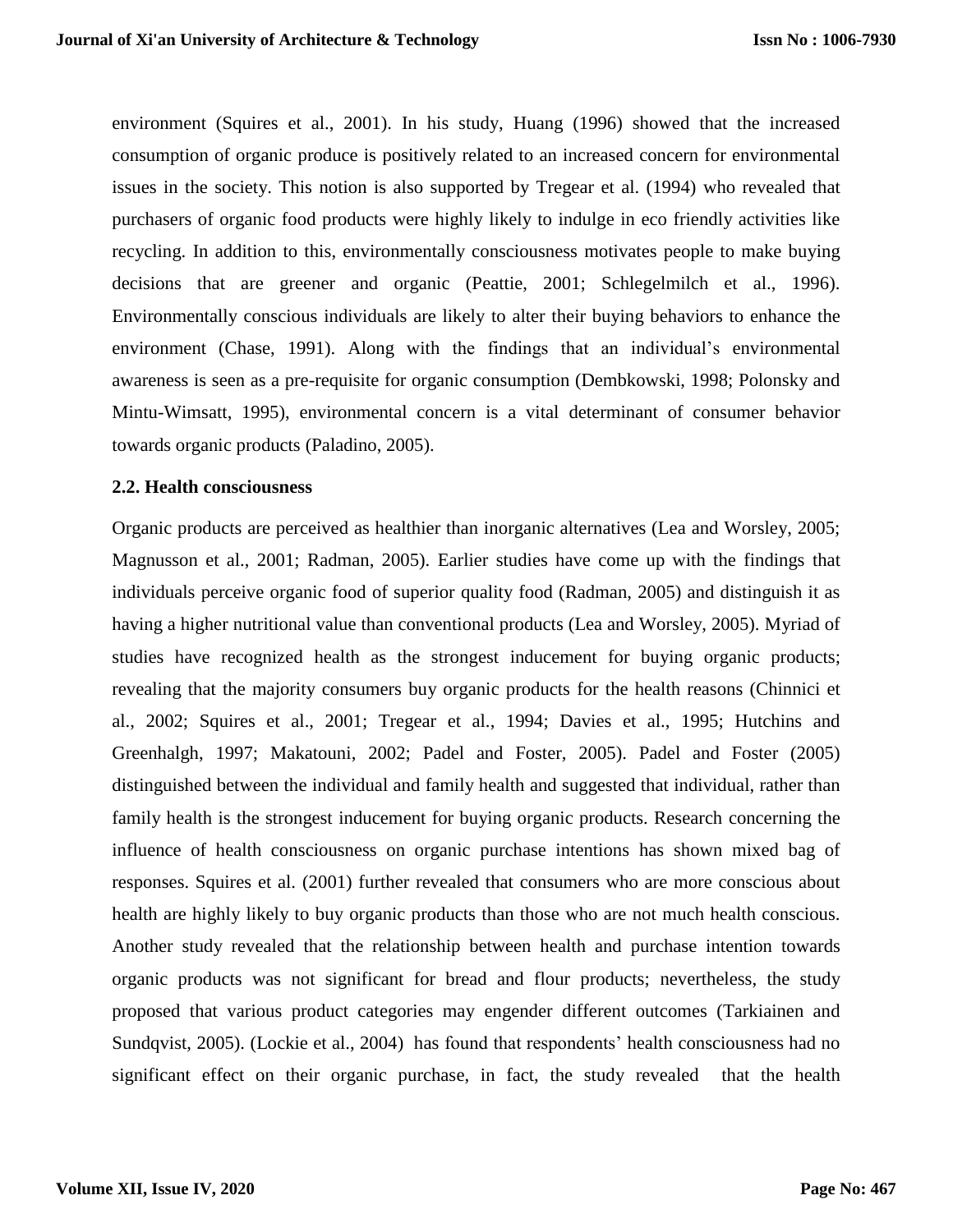consciousness alone may not be suffice to estimate organic purchases (Kristensen and Grunert, 1991).

## **3. PROPOSED CONCEPTUAL MODEL AND HYPOTHESES**

The primary objective of this study is to determine the effects of environmental concerns and health consciousness on the purchase intention regarding organic food products.



*Figure 1. Conceptual framework of the study*

Following are the hypotheses proposed to be tested:

H1: Environmental concerns have a significant effect purchase intention of organic food products.

H2: Health consciousness has a significant effect purchase intention of organic food products..

# **4. METHODOLOGY**

# **4.1.Questionnaire Design**

Most of the scales used to measure the constructs used in the present study has been derived from the previous studies. Because the validity of many of these scales has been already supported, so the present study reaffirmed the reliability of these scales in the scale purification process The internal consistency of each scale item and the overall alpha score for constructs was assessed using Cronbach's alpha which was lying very well within the accepted limits.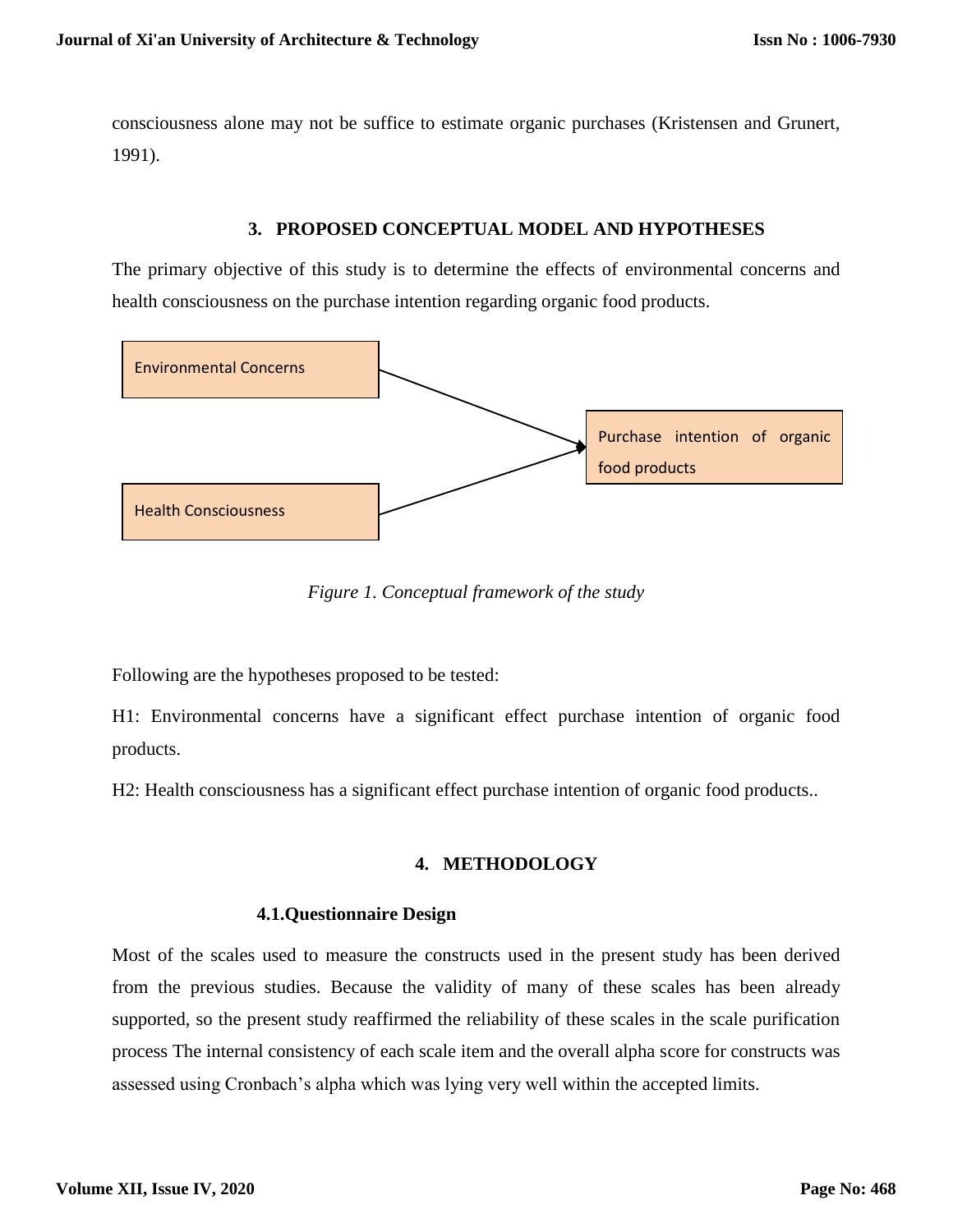The questionnaire starts with asking respondents to provide some background information regarding their purchases. Next section of the questionnaire included the questions regarding the perception of respondents regarding organic products where in items related to health consciousness were adapted from Gould (1990) and from Cash and Labarge (1996). Items related to environmental concerns have been adapted from Maloney and Ward (1973). The last section of the questionnaire requested the respondents to provide demographic details.

#### **4.2.Sampling technique, data collection and data analysis**

A convenience sample of 108 respondents was used for this study and data were collected using self-completion questionnaire. Visitors to the organic shops in the state of Punjab have been identified as the target group to be studied. The data obtained from the survey were analyzed using regression analysis to examine possible results that brings to the understanding of consumer knowledge, belief and intention to purchase organic food products.

### **5. FINDINGS AND RESULTS**

A multiple linear regression was calculated to predict intention to purchase organic products based on of environmental concerns and health consciousness.

The model summary table shown below tells us about dependent variable and independent variable. Dependent variable is the Outcome variable and the independent variable is the predictor variable in the model 1.

As it can be seen from the table below which consists of 6 columns. First column gives the Model no. Second column gives the value of R which here represents the simple correlation and is 0.659, which indicates a high degree of correlation coefficient between the predictors and the outcome.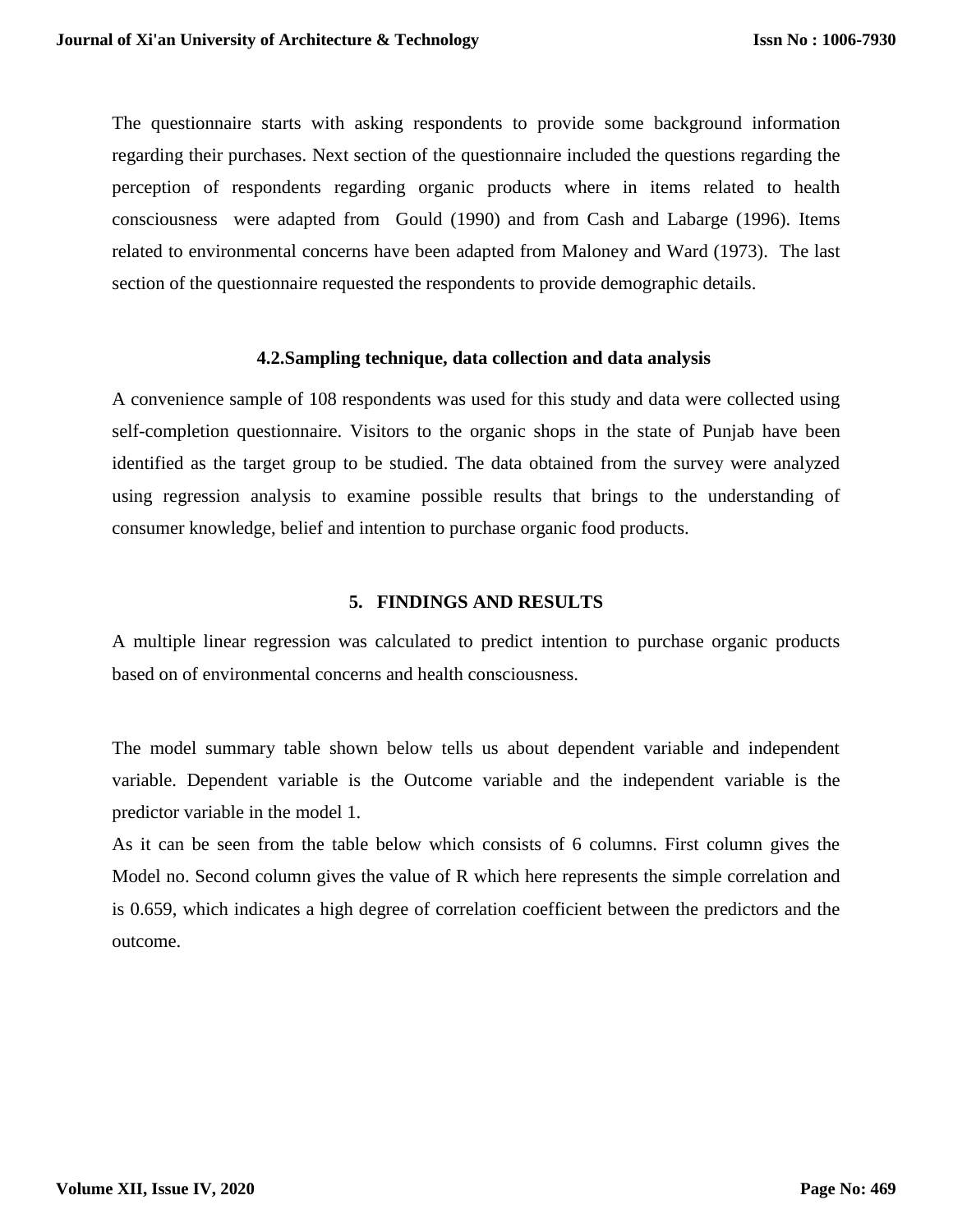| consciousness on 1 ul chase michinon |                            |                                           |                                                                      |                   |               |  |  |  |
|--------------------------------------|----------------------------|-------------------------------------------|----------------------------------------------------------------------|-------------------|---------------|--|--|--|
|                                      |                            |                                           |                                                                      |                   |               |  |  |  |
|                                      |                            |                                           |                                                                      |                   |               |  |  |  |
|                                      | Model Summary <sup>b</sup> |                                           |                                                                      |                   |               |  |  |  |
|                                      |                            |                                           | Adjusted R                                                           | Std. Error of the |               |  |  |  |
| Model                                | R                          | R Square                                  | Square                                                               | Estimate          | Durbin-Watson |  |  |  |
|                                      | .659 <sup>a</sup>          | .435                                      | .424                                                                 | .776              | 1.429         |  |  |  |
|                                      |                            |                                           | a. Predictors: (Constant), Health conciousness, Environment concerns |                   |               |  |  |  |
|                                      |                            | b. Dependent Variable: Purchase intention |                                                                      |                   |               |  |  |  |

**Table 5.1: Model summary for the effect of environmental concerns and health consciousness on Purchase intention**

The the value of adjusted R 2 square value is 0.435 which means that Health consciousness and Environment concerns account for around 44 percent of the variance in "Purchase intention". The value of adjusted R2 is preferred to be equal to or close to the value of R2.

Next Output table is the ANOVA table. Anova tests if the model is significantly better at predicting the outcome than using the mean as a 'best guess'. The F-ratio indicates the ratio of the enhancement in prediction of those results from fitting the model.

**Table 5.2: ANOVA statistics for the effect of environmental concerns and health consciousness on Purchase intention**

| <b>ANOVA</b> <sup>a</sup> |            |         |        |             |        |                   |  |
|---------------------------|------------|---------|--------|-------------|--------|-------------------|--|
| Model                     |            | Sum of  | df     | Mean Square | F      | Sig.              |  |
|                           |            | Squares |        |             |        |                   |  |
|                           | Regression | 49.116  | っ<br>∠ | 24.558      | 40.742 | .000 <sup>b</sup> |  |
|                           | Residual   | 63.893  | 106    | .603        |        |                   |  |
|                           | Total      | 113.009 | 108    |             |        |                   |  |

The ANOVA table shows that environmental concerns and health consciousness were statistically significant ( $p < 0.05$ ). Hence this regression model predicts the purchase intention of organic products significantly well. The higher the beta coefficient, more is the contribution of factors in explaining purchase intention. As shown in the following table, purchase intention was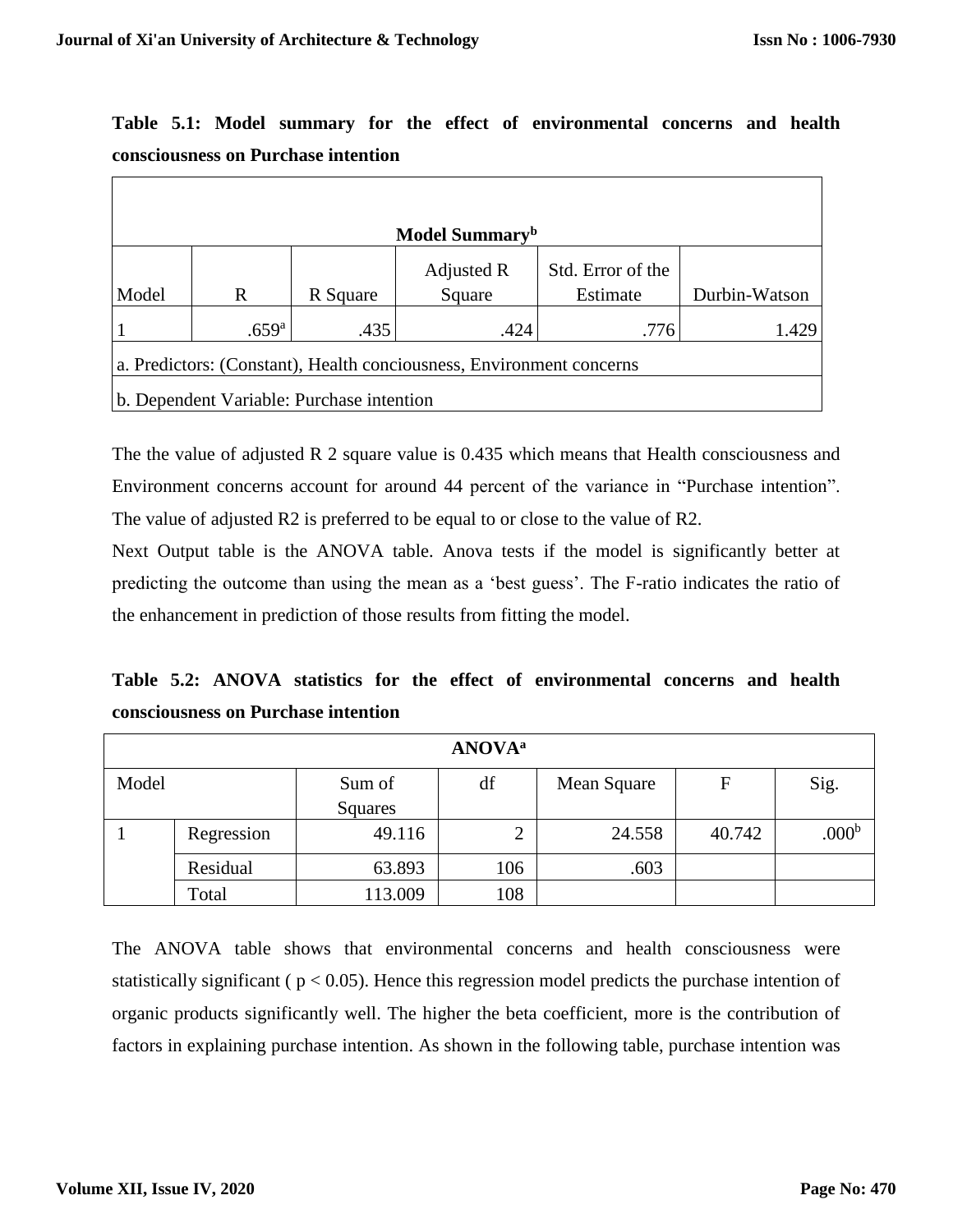influenced by both the factors with "health consciousness " as the more important dimension, beta coefficient  $= 0.605$ .

| Table 5.3: Coefficients statistics for the effect of perceived justice dimensions on Customer |  |  |
|-----------------------------------------------------------------------------------------------|--|--|
| loyalty                                                                                       |  |  |

| Coefficients <sup>a</sup> |                                 |                                    |            |                              |       |      |  |
|---------------------------|---------------------------------|------------------------------------|------------|------------------------------|-------|------|--|
|                           |                                 | <b>Unstandardized Coefficients</b> |            | Standardized<br>Coefficients |       |      |  |
| Model                     |                                 | B                                  | Std. Error | Beta                         |       | Sig. |  |
| $\mathbf{1}$              | (Constant)                      | 1.900                              | .293       |                              | 6.477 | .000 |  |
|                           | Environment<br>concerns $(EC)$  | .215                               | .049       | .319                         | 4.365 | .000 |  |
|                           | Health<br>consciousness<br>(HC) | .346                               | .044       | .573                         | 7.842 | .000 |  |

A significant regression equation was found (F (2,106) = 40.742, *p* < .000), with an *R2* of .432. Participants' predicted purchase intention is equal to  $1.900 + .215$  (EC) +  $.346$  (HC). Further, the table shows the overall significance of the model. For this purpose, the Analysis of Variance (ANOVA) or F-Test approach is used. This shows that model is statistically fit and shows that approximately 44% of total variance in purchase intention is explained by Environment concerns (EC) and Health consciousness (HC), suggesting a very good fit of the model. The standardized coefficients were respectively .215 and .346. These confirm that Health consciousness (HC) makes more contribution to purchase intention than that of Environment concerns (EC).

### **6. DISCUSSION AND CONCLUSION**

Findings in this study indicate that both environmental concerns and health consciousness have significant relationship with purchase intention in context of organic food products. However, health consciousness has been found to be the more important motive in shaping intention to purchase of organic food products in comparison to environmental concerns., health improvement) with organic produce with little to no influence on motivation to purchase. In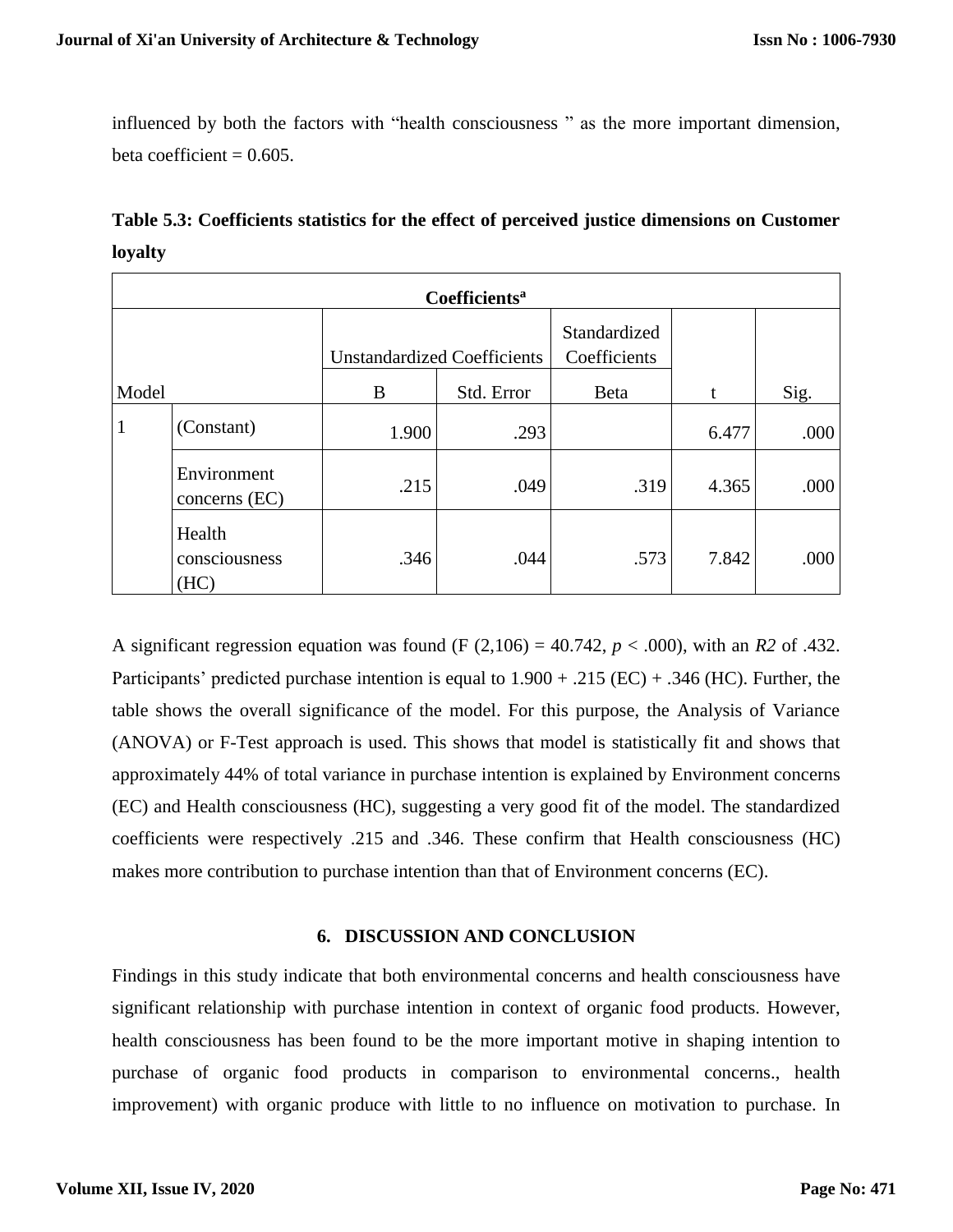addition, the relationship between health consciousness and intention and relationship between environmental concerns is not significant. Like many other previous research these findings may suggest that respondents are conscious about their health and possibly alert to any changes and responsible for the state of their health, they associate a lot of health benefits (e.g. health preservation) with the consumption of organic products. This research can act as a guiding light and provide insights to concerned parties especially the marketers to formulate suitable and effective strategies to enhance sales which will further boost the organic industry. However, one limitation of the present study is that it was confined to the visitors of organic shops who may inherently hold more positive attitude and favourable purchase intention toward organic foods. Therefore more studies will be required to better distinguish between consumer group to ascertain which segments of consumer are most suitable to market and to enforce organic food as a way of building sustainable consumption pattern. Furthermore, the present study takes into account only two aspects of consumer values in consideration i.e. environmental concerns and health consciousness. However, there are others possible factors that influence organic food consumptions which future research can focus upon.

References:

Alvensleben, R. V. (1998). Ecological aspects of food demand: the case of organic food in Germany. *Institute for Agricultural Economics, University of Kiel*, *4*, 68-79.

Alwitt, L. F., & Pitts, R. E. (1996). Predicting purchase intentions for an environmentally sensitive product. *Journal of consumer psychology*, *5*(1), 49-64.

BHARDWAJ, R. Health Concern is the Prime Motive for Buying Organic Food Products.

Chinnici, G., D'Amico, M., & Pecorino, B. (2002). A multivariate statistical analysis on the consumers of organic products. *British Food Journal*.

Coddington, W. (1993). *Environmental marketing: Positive strategies for reaching the green consumer*. McGraw-Hill Companies.

Davies, A., Titterington, A. J., & Cochrane, C. (1995). Who buys organic food?. *British Food Journal*.

Davies, A., Titterington, A. J., & Cochrane, C. (1995). Who buys organic food?. *British Food Journal*.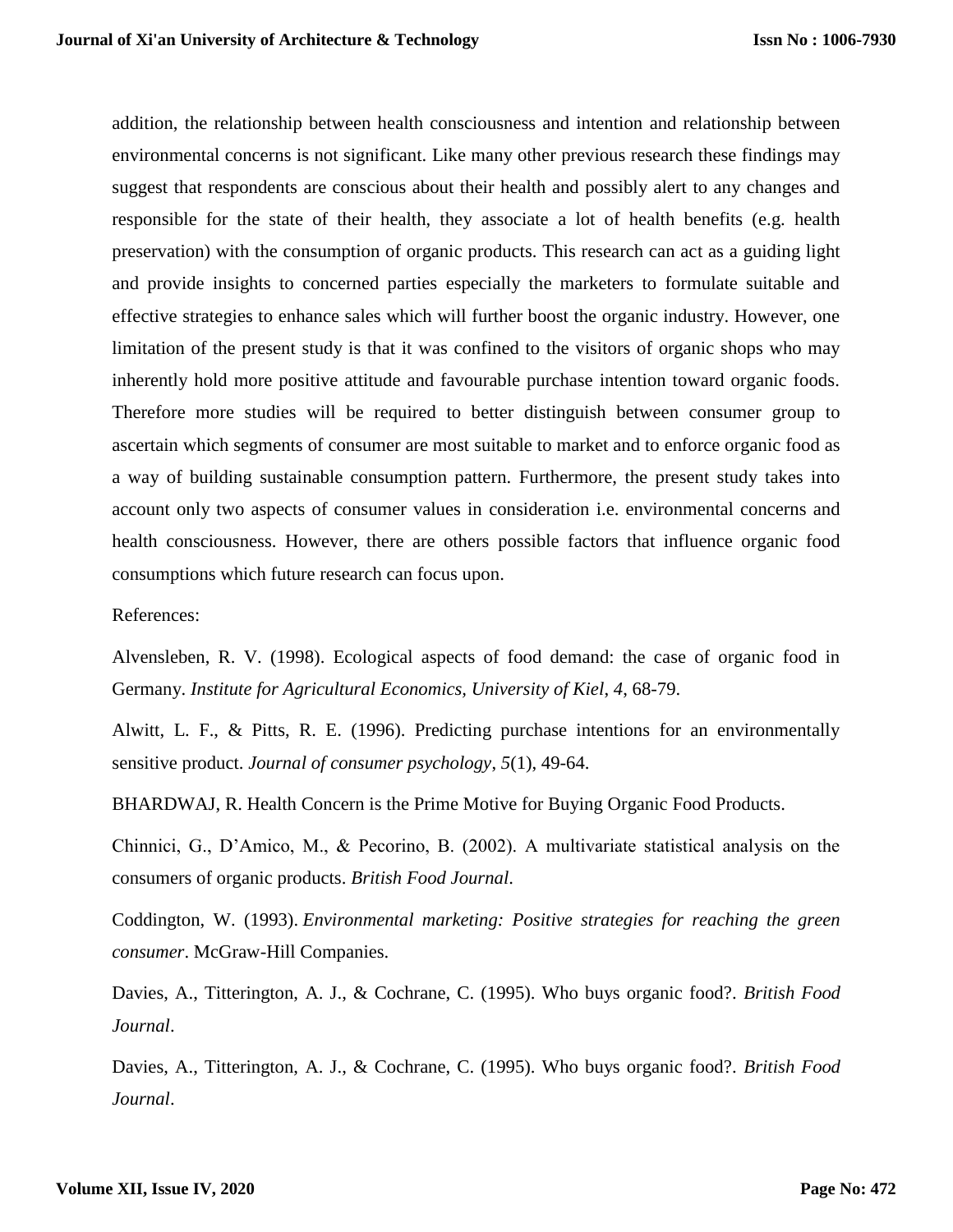Dembkowski, S. (1998). The environmental value-attitude-system model understanding the divergence between stated environmental consciousness and overt consumer behaviour. *Eco‐Management and Auditing*, *5*(2), 62-74.

Dipeolu, O., Green, E., & Stephens, G. (2009). Effects of water-miscible ionic liquids on cell growth and nitro reduction using Clostridium sporogenes. *Green Chemistry*, *11*(3), 397-401.

Falci, G., D'arrigo, A., Mastellone, A., & Paladino, E. (2005). Initial decoherence in solid state qubits. *Physical review letters*, *94*(16), 167002.

Gould, S. J. (1990). Health consciousness and health behavior: the application of a new health consciousness scale. *American Journal of Preventive Medicine*, *6*(4), 228-237.

Grunert, S. C., & Juhl, H. J. (1995). Values, environmental attitudes, and buying of organic foods. *Journal of economic psychology*, *16*(1), 39-62.

Grunert, S. C., & Kristensen, K. (1991). On some factors influencing consumers' demand for organically grown foods. In *Enhancing Consumer Choice* (pp. 37-48). American Council on Consumer Interests.

Harper, G. C., & Makatouni, A. (2002). Consumer perception of organic food production and farm animal welfare. *British Food Journal*.

Harper, G. C., & Makatouni, A. (2002). Consumer perception of organic food production and farm animal welfare. *British Food Journal*.

Hutchins, R. K., & Greenhalgh, L. A. (1997). Organic confusion: sustaining competitive advantage. *British Food Journal*, *99*(9), 336-338.

Hutchins, R. K., & Greenhalgh, L. A. (1997). Organic confusion: sustaining competitive advantage. *British Food Journal*, *99*(9), 336-338.

Johri, L. M., & Sahasakmontri, K. (1998). Green marketing of cosmetics and toiletries in Thailand. *Journal of consumer marketing*.

Lea, E., & Worsley, T. (2005). Australians' organic food beliefs, demographics and values. *British food journal*.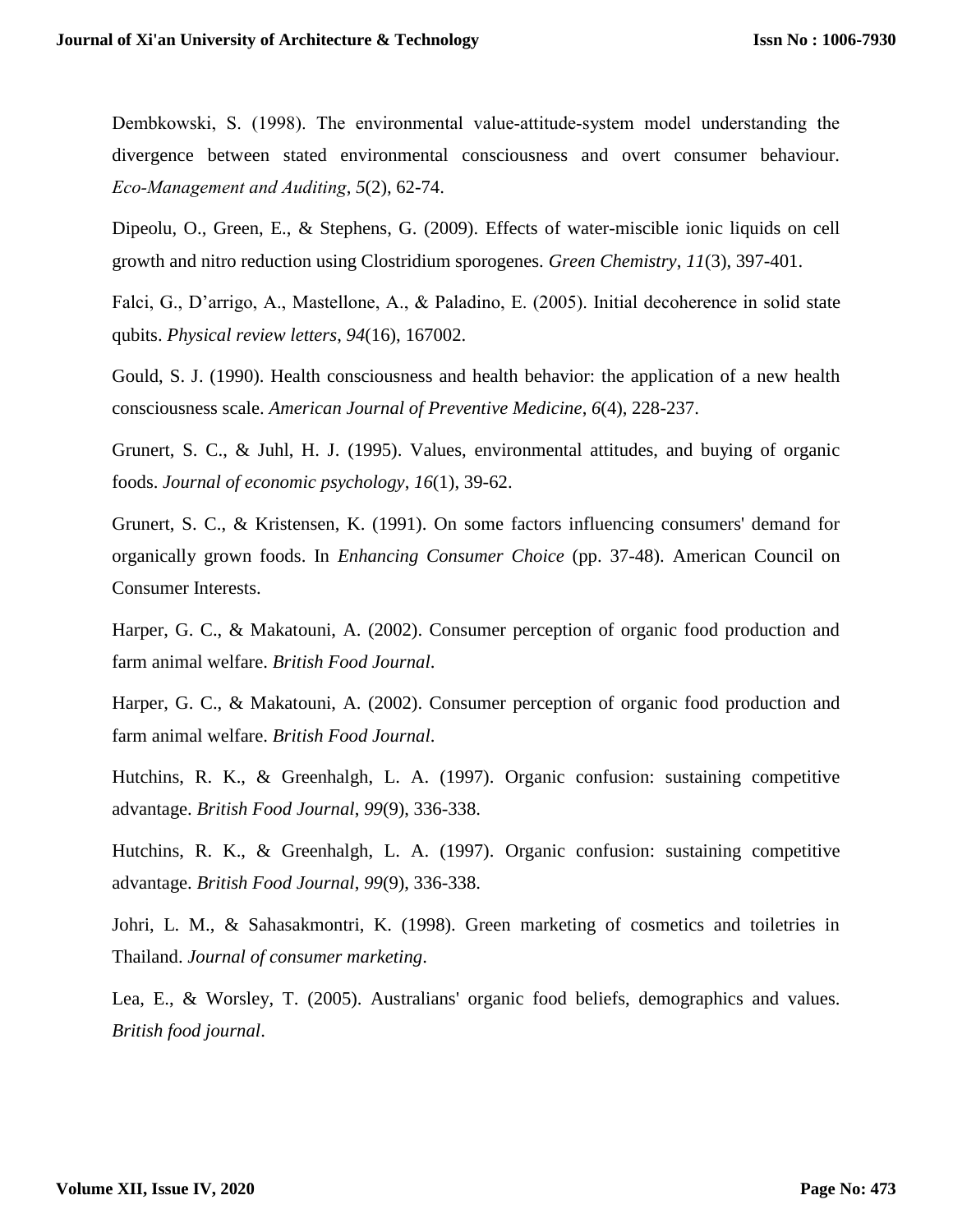Lockie, S., Lyons, K., Lawrence, G., & Grice, J. (2004). Choosing organics: a path analysis of factors underlying the selection of organic food among Australian consumers. *Appetite*, *43*(2), 135-146.

Magnusson, M. K., Arvola, A., Hursti, U. K. K., Åberg, L., & Sjödén, P. O. (2001). Attitudes towards organic foods among Swedish consumers. *British food journal*.

Maloney, M. P., & Ward, M. P. (1973). Ecology: Let's hear from the people: An objective scale for the measurement of ecological attitudes and knowledge. *American psychologist*, *28*(7), 583.

McEachern, M., Seaman, C., Padel, S., & Foster, C. (2005). Exploring the gap between attitudes and behaviour. *British food journal*.

McEachern, M., Seaman, C., Padel, S., & Foster, C. (2005). Exploring the gap between attitudes and behaviour. *British food journal*.

Newsom, J. T., McFarland, B. H., Kaplan, M. S., Huguet, N., & Zani, B. (2005). The health consciousness myth: implications of the near independence of major health behaviors in the North American population. *Social Science & Medicine*, *60*(2), 433-437.

Peattie, K. (2001). Golden goose or wild goose? The hunt for the green consumer. *Business strategy and the environment*, *10*(4), 187-199.

Polonsky, M. J., & Mintu-Wimsatt, A. T. (1995). Environmental Marketing: Strategies. *Practice. Theory and Research. The Haworth Press Inc. NY London*.

Popa, A. L. E. X. A. N. D. R. A., Hubbard, C. A. R. M. E. N., Gorton, M. A. T. T. H. E. W., & Petrovici, D. (2010). Consumer perceptions of organic food in Romania: A qualitative approach. *AGRIBUSINESS AND AGRO INDUSTRIES DEVELOPMENT IN CENTRAL AND EASTERN EUROPE*, 171.

Prothero, A., & McDonagh, P. (1992). Producing environmentally acceptable cosmetics? The impact of environmentalism on the United Kingdom cosmetics and toiletries industry. *Journal of Marketing Management*, *8*(2), 147-166.

Radman, M. (2005). Consumer consumption and perception of organic products in Croatia. *British food journal*.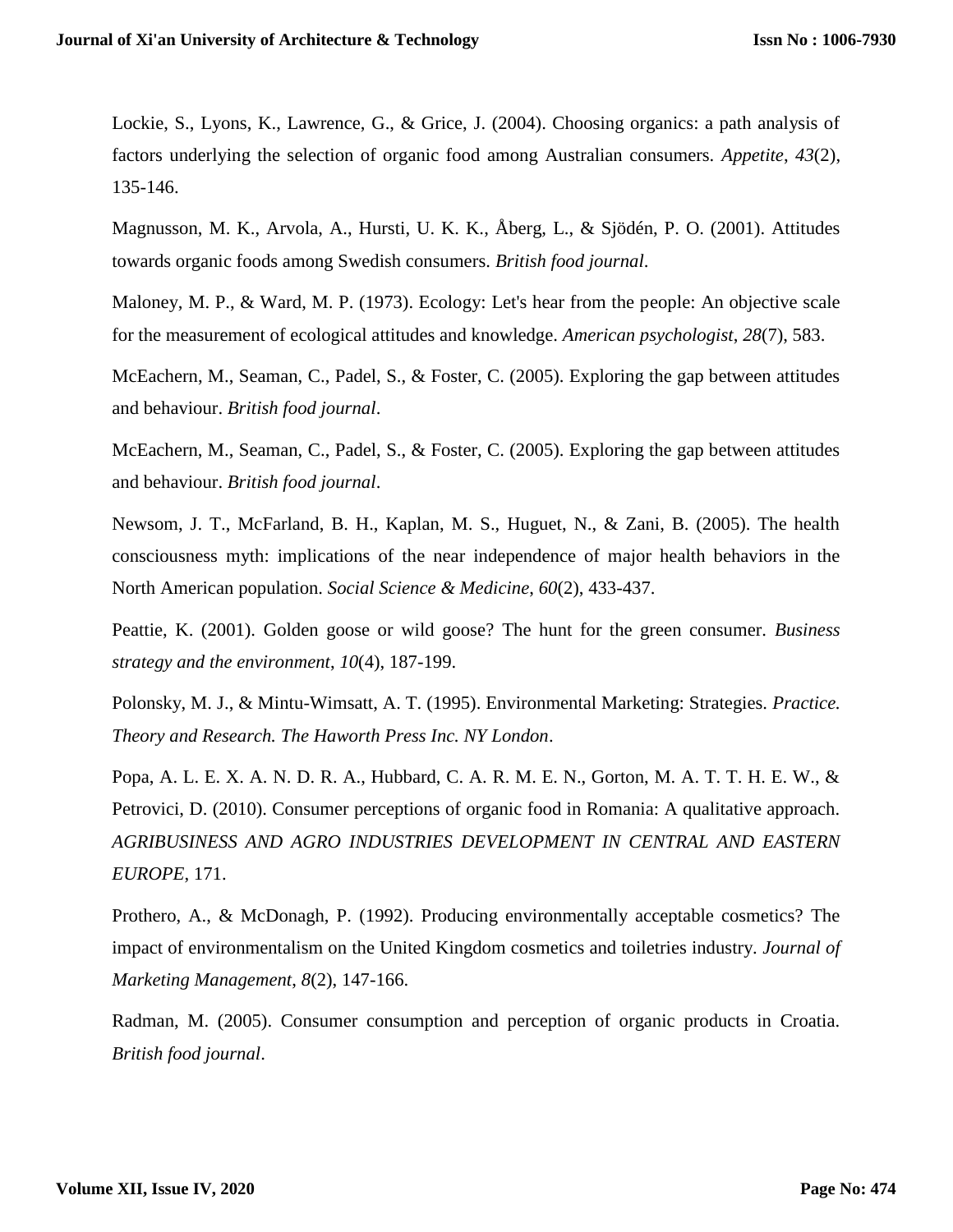Salleh, M. M., Ali, S. M., Harun, E. H., Jalil, M. A., & Shaharudin, M. R. (2010). Consumer's perception and purchase intentions towards organic food products: Exploring attitude among academician. *Canadian Social Science*, *6*(6), 119-129.

Shusterman, A. I., & Huang, W. W. (1996). *A laboratory book of computational organic chemistry*. Wavefunction, Inc.

Smith, S., & Paladino, A. (2010). Eating clean and green? Investigating consumer motivations towards the purchase of organic food. *Australasian Marketing Journal (AMJ)*, *18*(2), 93-104.

Squires, L., Juric, B., & Cornwell, T. B. (2001). Level of market development and intensity of organic food consumption: cross‐cultural study of Danish and New Zealand consumers. *Journal of Consumer Marketing*.

Squires, L., Juric, B., & Cornwell, T. B. (2001). Level of market development and intensity of organic food consumption: cross‐cultural study of Danish and New Zealand consumers. *Journal of Consumer Marketing*.

Squires, L., Juric, B., & Cornwell, T. B. (2001). Level of market development and intensity of organic food consumption: cross‐cultural study of Danish and New Zealand consumers. *Journal of Consumer Marketing*.

Squires, L., Juric, B., & Cornwell, T. B. (2001). Level of market development and intensity of organic food consumption: cross‐cultural study of Danish and New Zealand consumers. *Journal of Consumer Marketing*.

Tarkiainen, A., & Sundqvist, S. (2005). Subjective norms, attitudes and intentions of Finnish consumers in buying organic food. *British food journal*.

Tregear, A., Dent, J. B., & McGregor, M. J. (1994). The demand for organically grown produce. *British Food Journal*.

Tregear, A., Dent, J. B., & McGregor, M. J. (1994). The demand for organically grown produce. *British Food Journal*.

Tregear, A., Dent, J. B., & McGregor, M. J. (1994). The demand for organically grown produce. *British Food Journal*.